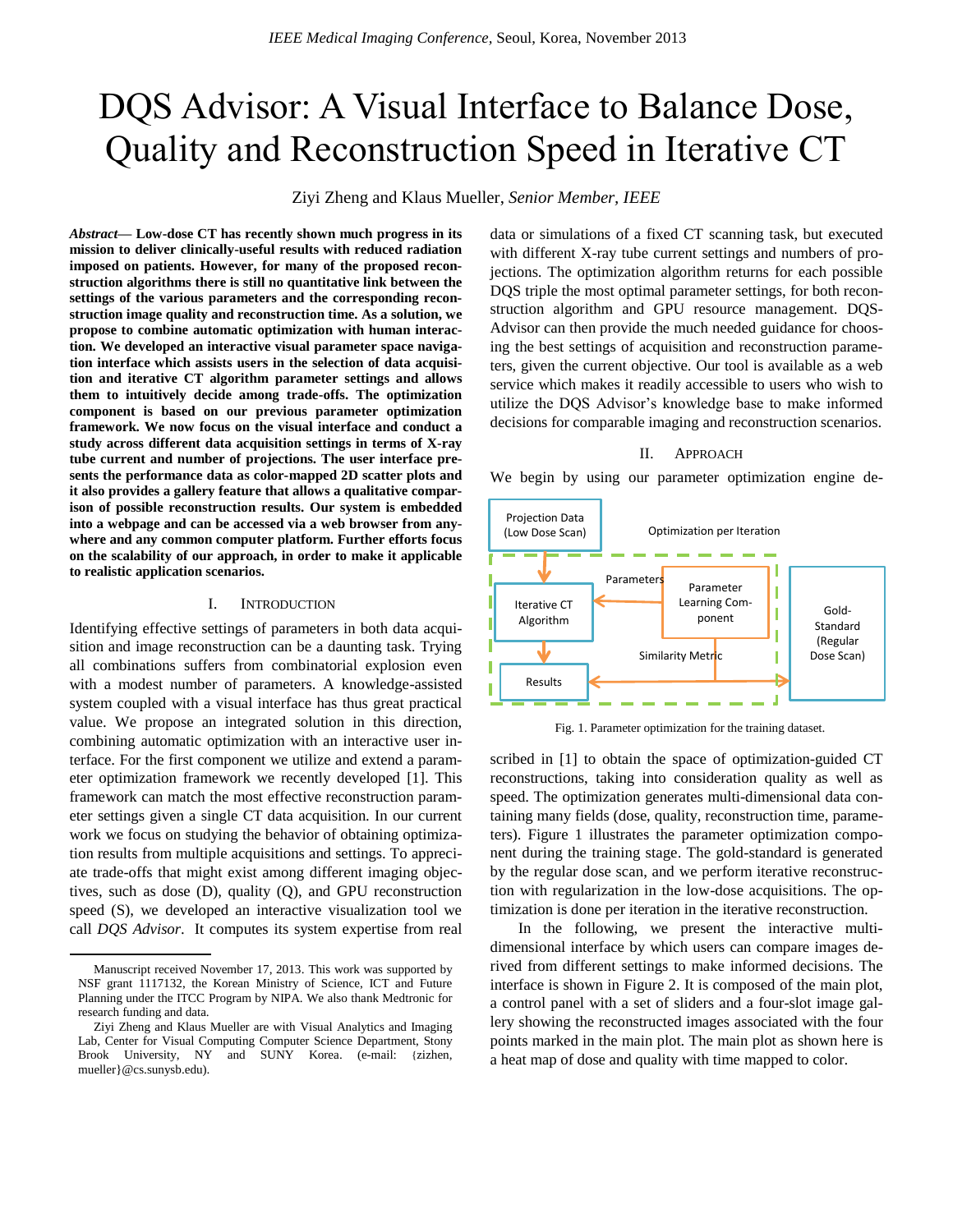

Fig. 2. Visual user interface.

*Main plot*: The x-axis shows the dose as the product of mA and number of projections. The y-axis shows the measured quality on an exponential scale. In the plots shown here, all data points are displayed as white points. These can be turned off easily using a button on the interface.

*Adjustable colormap*: The color spectrum is a spiral through HSV color space, starting with black on one side to bright yellow on the other. The range slider on the bottom of the interface can be used to adjust the value range that is mapped to the color spectrum. By dragging the lower/upper handles users can map black and yellow to the set value limits. Values that lie below (above) these limits are saturated to black (yellow). This allows one to emphasize certain value ranges by increasing their contrast. In the configuration shown here the lower value range is more accentuated while the upper range is mapped to a uniform bright yellow.

*Dose representation:* Since the dose is represented as mA multiplied by the number of projections, we require an additional plot that explains these relationships to the user. Therefore, to visualize the mA and number of projection settings individually, we added an additional profile display above the main plot, parallel to the dose axis.

*Region of interest:* Users can focus on portions of the display by modifying the left/right/top/bottom boundary of the main plot. This enables them to pan or zoom in/out to inspect the plot more closely in these selected areas and help them to explore sparse regions. This zoom operation is a linear function which preserves the neighborhood without extortion.

*Image gallery*: Users can mark up to four points in the main plot and the corresponding images will be displayed in the panels of the gallery for side-by-side comparisons, along with the data information. This function is enacted by left-clicking the mouse. Upon a left-click, the system will find the nearest data point (and corresponding reconstructed image) around the cursor, display it in a free panel and mark the location with the panel's ID, integrated into a circle. By ways of showing image, users can understand the image quality much better than with a plain quality metric which only covers certain properties.

By observing the dose composition and image quality in Figure 2, we can easily identify the positive correlation between number of projection and maximum quality. We find that the projection number affects the image quality more than mA. With similar overall dose, higher projection numbers can usually reach better quality than higher mA case.

Our interface is hosted on a webserver and can be accessed by visiting [http://vail.cewit.stonybrook.edu/Projects/CTPlot/.](http://vail.cewit.stonybrook.edu/Projects/CTPlot/) The webpage is based on WebGL and JavaScript, and therefore a browser with WebGL support (Chrome, Firefox) is required. Choosing a web browser platform enables worldwide access and cross-platform support. We carefully designed the system to be capable of interactively displaying relatively large data.

## III. CONCLUSIONS

Our interactive system allows users to actively explore the best-possible CT reconstruction outcomes in terms of reconstruction quality and also computation speed as a function of X-ray dose. Each such outcome then maps to the appropriate settings of internal algorithmic and computing hardware parameters. The exploration occurs in a 2D plot that intuitively visualizes any possible trade-offs. In future work we aim to enable user interaction also in the optimization stage to work as an online monitoring tool in conjunction with a dynamic optimization. The current web service interface is well adapted to